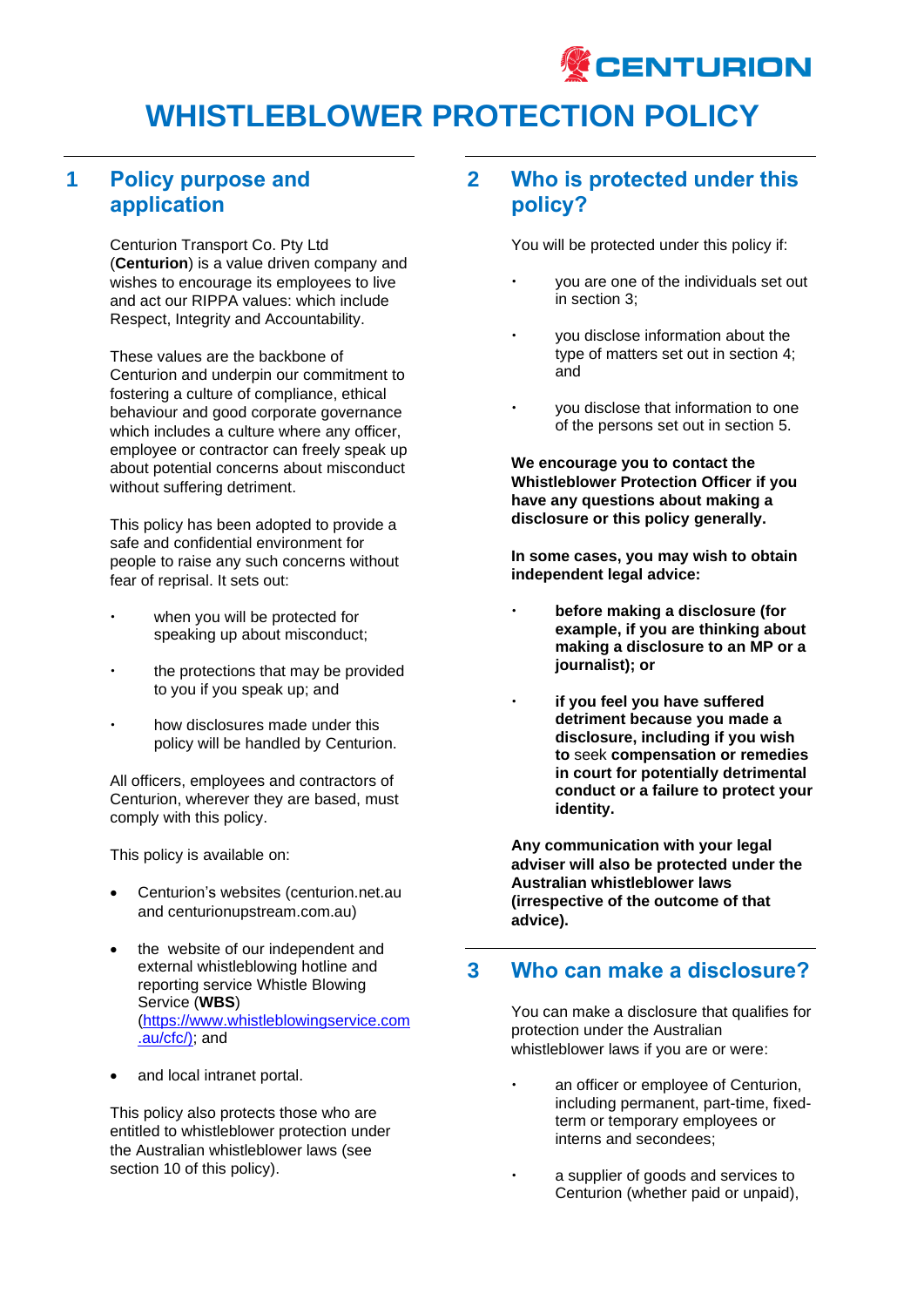

including their employees (for example, contractors, consultants, service providers and business partners); or

- an associate of Centurion; or
- a parent, grandparent, child, grandchild, sibling, spouse or dependent of any of those people.

### **4 What can a disclosure be about?**

**We encourage people to make disclosures about a broad range of matters. Whilst not all matters will qualify for protection under the Australian whistleblower laws, we will treat all disclosures made under this policy in the same way. However, disclosures cannot be made under this policy relating solely to personal workrelated grievances.**

**To be protected under the Australian whistleblower laws, you must make an eligible disclosure and must have reasonable grounds for** that **disclosure. You can still qualify for protection if your disclosure turns out to be incorrect, but you will not be protected if you make a deliberately false disclosure.**

Disclosures do not have to be about breaking the law. Eligible disclosures can be about misconduct or an improper state of affairs or circumstances that you have reasonable grounds to suspect has occurred or is occurring in relation to Centurion's business.

Some examples of matters that are eligible disclosures are:

- conduct that amounts to a criminal offence or contravention of the Corporations *Act 2001* (Cth) or *Australian Securities and Investments Commission Act 2001* (Cth);
- conduct that is a Commonwealth criminal offence publishable by more than 12 months imprisonment;
- illegal conduct, such as fraud, theft, corruption, bribery, criminal damage to property;
- breaches of work health and safety laws;
- breaches of heavy vehicle or road transport laws;
- negligence, default, breach of trust and breach of duty;
- improper, unethical or dishonest conduct, such as misuse of company assets, conflicts of interest or abuses of authority;
- an activity that poses a significant risk to public safety, people, property, operations or the environment (irrespective of whether it involves a breach of law);
- any conduct that may indicate a systemic issue in relation to Centurion's business;
- any business behaviours and practices that may cause consumer harm;
- conduct that represents a danger to the public or the financial system;
- conduct that represents a significant risk to stability of or confidence in the financial system (irrespective of whether it involves a breach of law);
- conduct that is damaging to Centurion's financial position or reputation;
- misconduct in relation to Centurion's tax affairs;
- other misconduct concerning corporate governance, accounting or audit matters; or
- engaging in or threatening to engage in detrimental conduct against a person who has made a disclosure or is believed or suspected to have made, or be planning to make, a disclosure.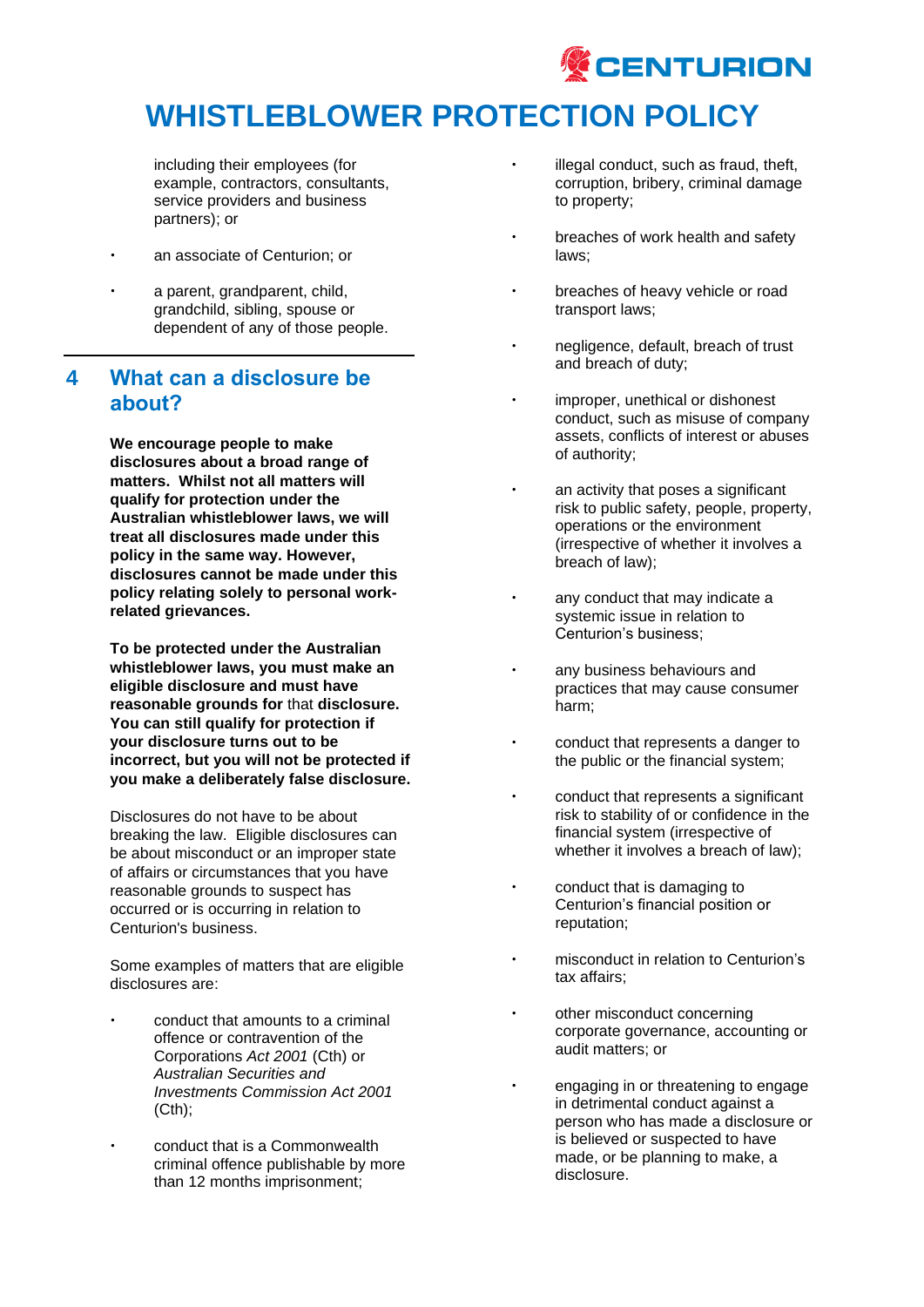

#### *Personal work-related grievances*

A personal work-related grievance is a grievance about an individual's employment that has implications only for the individual personally (such as payroll or remuneration issues, promotion decisions and interpersonal conflicts), but does not have any other significant implications for Centurion or relate to conduct about an eligible disclosure as referred to above.

Disclosures about **solely personal workrelated grievances are not** covered by this policy and do **not** qualify for protection under the Australian whistleblower laws unless they also relate to any detriment or threat of detriment (as explained in section 7.3) to you.

However, such a disclosure may still qualify for protection if:

- it is a 'mixed' disclosure meaning it includes information indicating other misconduct beyond your personal circumstances (for example, widespread bullying or harassment);
- Centurion has breached employment or other laws punishable by imprisonment for a period of 12 months or more;
- Centurion has engaged in conduct that represents a danger to the public;
- you suffer from or are threatened with, detriment for making a disclosure; or
- you seek legal advice or representation about the operation of the Australian whistleblower laws.

If your disclosure is a solely personal workrelated grievance, you should make it in accordance with the relevant HR policy of the business for which you work, which can be accessed on your business' local intranet portal.

If you are unsure, we encourage you to make your disclosure under this policy.

### **5 Who can receive a disclosure?**

All of the people listed in this section 5 can receive disclosures that qualify for protection under the Australian whistleblower laws. However, we encourage you to make your disclosure:

- via Whistle Blowing Service (or WBS), an external and independent whistleblowing hotline and reporting service engaged by the CFC Group; or
- to our dedicated Whistleblower Protection Officer who is the General Manager – CFC Family Office (contactable at whistleblowing@cfc.com.au).

WBS is a free service that specialises in receiving and handling sensitive disclosures and is available to receive them 24 hours per day, 7 days a week though the following channels:

- by telephone: 1300 687 927
- online: Via the WBS website (https://www.whistleblowingservice.c om.au/cfc/) and clicking on the 'Make a Report' button. **You will then be redirected to a new page where you need to enter 'CFC2020' in the 'Unique Key' field. Click on 'next' and follow the prompt. You will then be asked for your "Client Reference Number" where you need to enter 'qq191'**.

WBS will provide details of your disclosure after its assessment to our Whistleblower Protection Officer. Reports may be made anonymously to WBS but if you provide your contact details to WBS those contact details will only be provided to the Whistleblower Protection Officer if you consent.

If you prefer, you can instead make a disclosure to the following people:

 a member of the Executive Team of Centurion or your employer;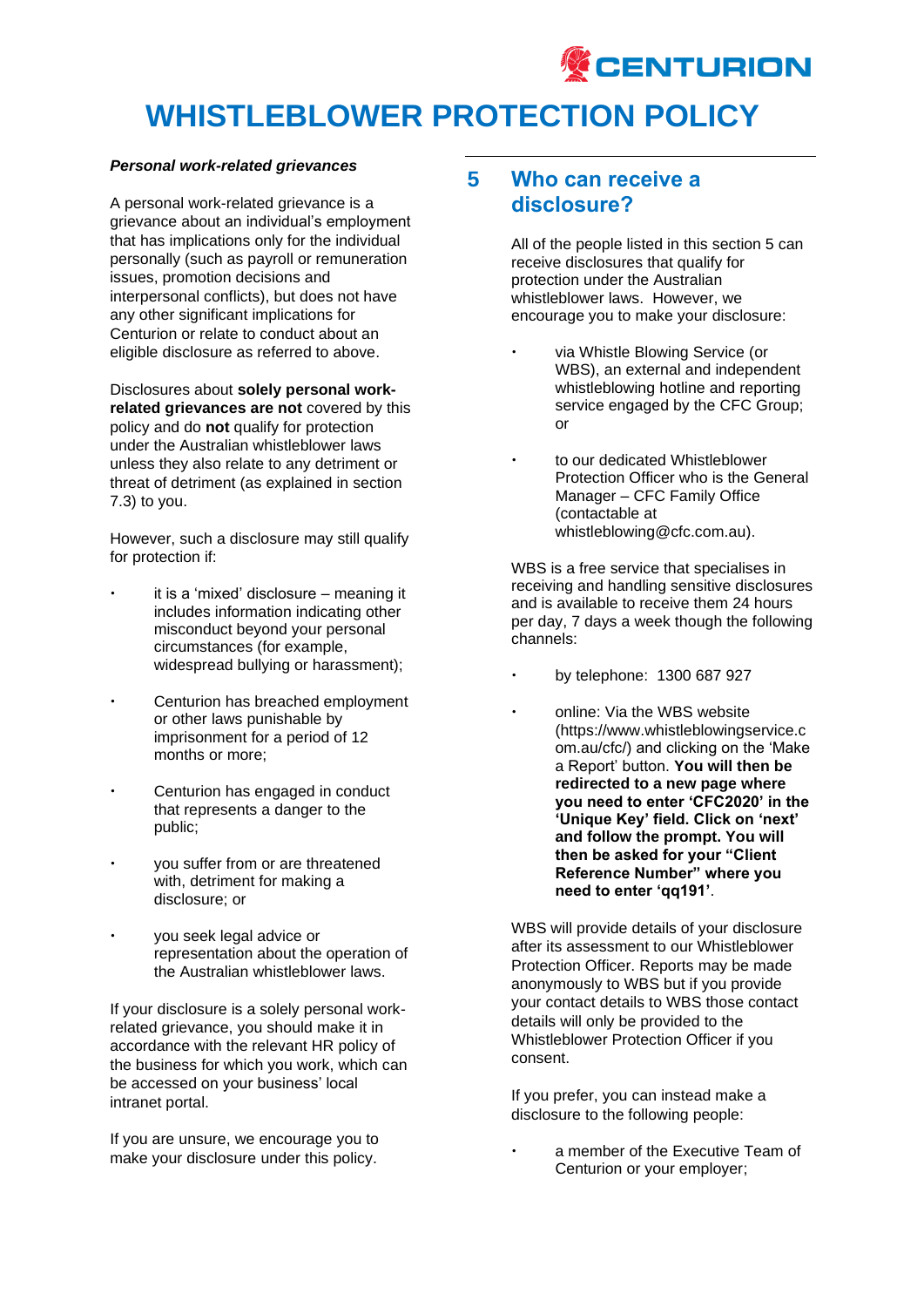

- any other director, officer or senior manager of Centurion;
- an internal or external auditor (including a member of an audit team conducting an audit on Centurion); or
- registered tax agent or BAS agent of Centurion, if the disclosure concerns tax affairs or the tax affairs of an associate, or employee or officer who has functions or duties relating to its tax affairs and who you consider may be assisted in their role by knowing that information.

#### **5.1 How can a disclosure be made?**

You may make a disclosure at any time to the people identified in section 5 in person, by email, post, or delivered by hand.

An example form for making a disclosure is attached to this policy and is also available at www.centurion.net.au as well as on its local intranet portal.

If you make a disclosure from or to a Centurion email address, your email may be accessed by certain people within our IT department in accordance with Centurion's policies. If you are concerned about those limited circumstances in which your email might be accessed, you may prefer to make your disclosure verbally or by mail.

**You can make your disclosure anonymously (and stay anonymous throughout and after any investigation) and** still **qualify for protection under the Australian whistleblower laws.**

## **6 Protections for disclosers**

Centurion handles any disclosures made to it under this policy to protect disclosers.

#### **6.1 Identity protections**

If you make a protected disclosure, it is illegal for anyone to identify you or disclose any information that is likely to lead to you being identified, unless:

 any disclosure of information does not include your identity and is

reasonably necessary to investigate your disclosure (but all reasonable steps must be taken to reduce the risk that you will be identified from the information);

- it is necessary to obtain legal advice about your disclosure and the whistleblower laws, in which case, we can pass the information on to our lawyer;
- we need to disclose the information to the Australian Federal Police; the Australian Securities and Investments Commission (**ASIC**); the Australian Prudential Regulatory Authority; or the Australian Commissioner of Taxation (**ATO**), if the disclosure concerns Centurion's tax affairs or the tax affairs of an associate of Centurion; or
	- you consent to that disclosure.

### **6.2 Confidentiality and secure record keeping**

Subject to the exceptions allowed under section 7.1 of this policy or otherwise by law, the identity of a whistleblower (or information that is likely to lead to their identity becoming known) must be kept confidential at all times during and after the investigation (including in any reporting to the Board or to any persons affected). All persons responsible for or involved in an investigation must take all reasonable steps to reduce the risk that a whistleblower will be identified.

Centurion will keep your identify and your disclosure confidential and secure by:

- obscuring your name and identifying features from any internal reporting about your disclosure (unless you agree for your identity to be known);
- limiting access to all paper and electronic documents and materials to those directly involved in managing and investigating the disclosure; and
- ensuring that anyone who is involved in handling and investigating your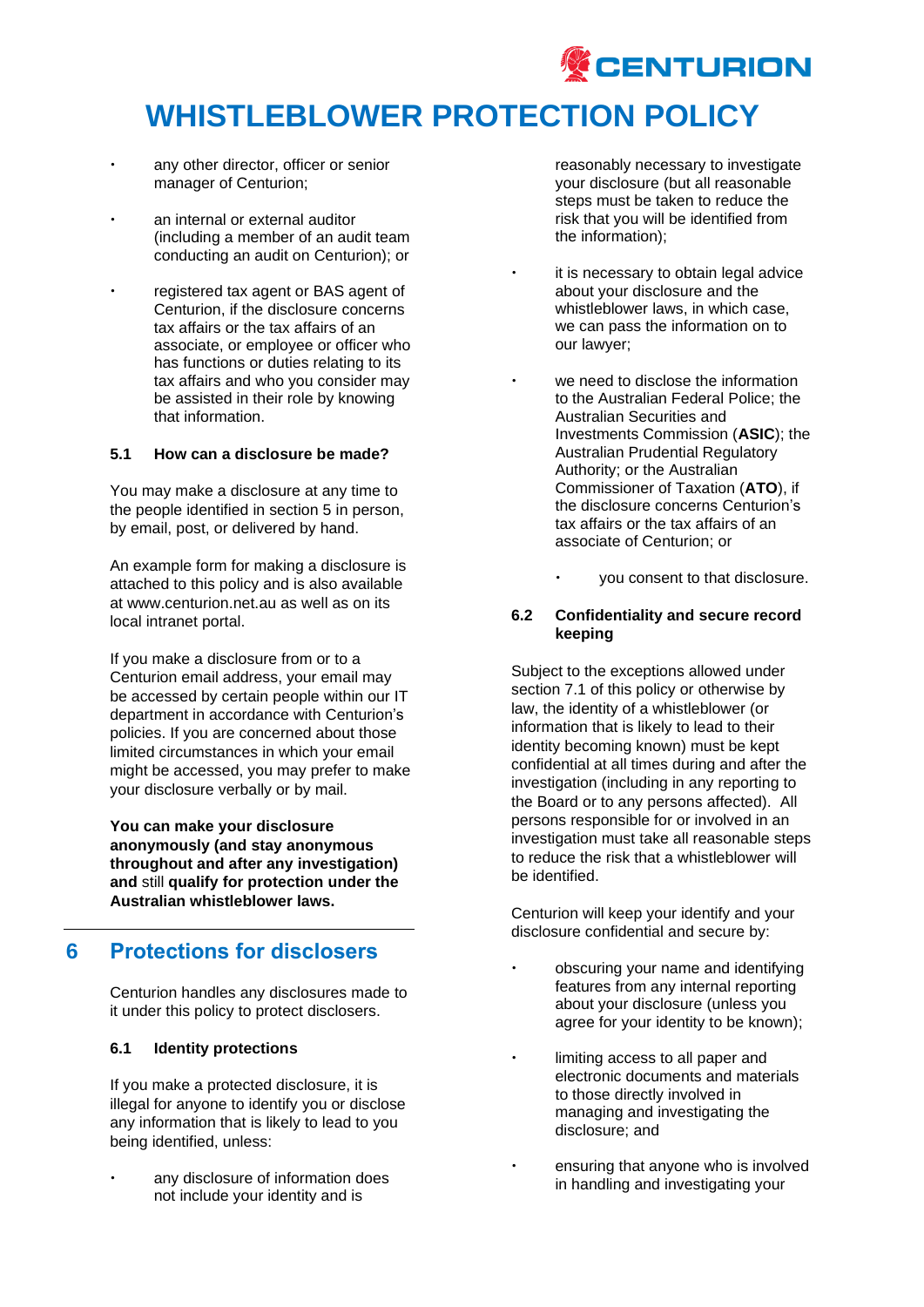

disclosure is aware of the confidentiality requirements.

#### **6.3 Protection from detriment**

Centurion is committed to protecting people who make disclosures under this policy.

No-one at Centurion (including any officers, employees or contractors) may cause or threaten any detriment to any person because they think a disclosure has been or might be made under this policy.

"**Detriment**" includes (but is not limited to):

- dismissal of an employee;
- injury of an employee in their employment;
- alteration of an employee's position or duties to their disadvantage;
- discrimination, harassment or intimidation;
- harm or injury including psychological harm, damage to property, reputation or financial position; or
- taking action against a person (including any disciplinary action or imposing a liability) for making a disclosure.

However, Centurion is entitled to take steps that:

- are reasonably necessary to protect you from detriment (for example, moving you to another office to protect you from detriment if you have made a disclosure about your immediate work area); or
- relate to managing unsatisfactory work performance in line with Centurion's performance management framework.

### **6.4 Protection from civil, criminal and administrative liability**

You will also be protected from any of the following in relation to your disclosure:

- civil liability for example, any legal action against you for breach of an employment contract, duty of confidentiality or another contractual obligation;
- criminal liability for example, prosecution for unlawfully releasing information or otherwise using your disclosure against you in a prosecution (other than for making a deliberately false disclosure); and
- administrative liability for example, disciplinary action for making a disclosure.

However, you may be liable for any personal misconduct revealed by your disclosure.

### **6.5 Compensation and other remedies**

You may seek compensation and other remedies through the courts if:

- you suffer loss, damage or injury because of a disclosure; and
- Centurion failed to take reasonable precautions and exercise due diligence to prevent detrimental conduct.

### **6.6 Support and practical protections**

Centurion has in place processes for protecting, supporting and monitoring the welfare of anyone who makes a disclosure. This includes risk assessment of any potential detriment, work adjustment considerations and support services such as stress management strategies which may include counselling.

## **7 Investigations of disclosures under this policy**

When you make a disclosure under this policy, your disclosure will typically be investigated as follows and by maintaining confidentiality in accordance with section 6.2: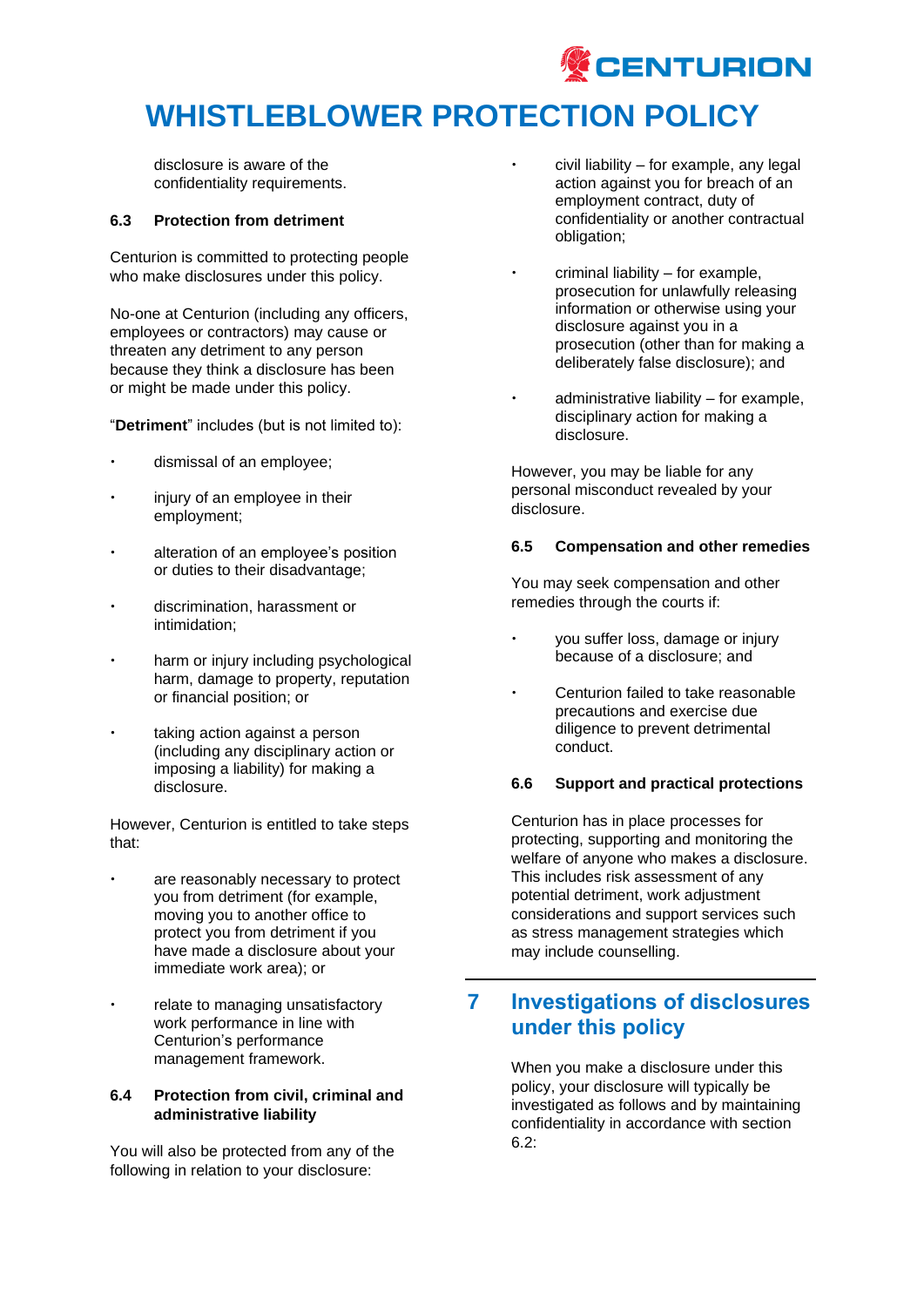

- **STEP 1** The person who receives your disclosure will provide the information to the Whistleblower Protection Officer, as soon as practicable, ensuring your identity is protected (in accordance with section 6.1), unless you have consented otherwise.
- **STEP 2** The Whistleblower Protection Officer will determine whether your disclosure is covered by this policy and, if appropriate, appoint an investigator with no personal interest in the matter to conduct an investigation. If required, an external investigator will be appointed to ensure the investigation is handled fairly and independently or where specialist skills or expertise are necessary.
- **STEP 3** The investigator(s) will conduct the investigation in an objective and fair manner, ensuring that they give any employee who is mentioned in the disclosure an opportunity to respond to the allegations prior to any adverse findings being made against them. Those employees are also entitled to access the support services referred to in section 6.6.

If you can be contacted (including through anonymous channels), we will give you regular updates on the status of the investigation as appropriate, with the frequency and timing of such updates depending on the nature of your disclosure.

Centurion will aim to conclude the investigations with six months of receiving your disclosure. But that time may vary depending on the nature of your disclosure.

**STEP 4** The outcome of the investigation will be reported to the Board (protecting your identity, if applicable) and may, if the Whistleblower Protection Officer

considers appropriate, be shared with you and any persons affected.

**We encourage you to raise any concerns you have about the investigation of your disclosure, your treatment or any aspects of this policy with the Whistleblower Protection Officer or the person to whom you made your disclosure, and we will consider whether any further steps need to be taken.**

## **8 Board reporting**

The Whistleblower Protection Officer must provide the Board or its delegated committee at least quarterly reports on all active whistleblower matters, including information on:

- $\cdot$  the number and nature of disclosures made in the last quarter (for example, by who, who to and matter type);
- how disclosures were reported;
- the status of any investigations underway;
- the frequency of communications with disclosers;
- the outcomes of completed investigations and actions taken; and
- the timeframes for responding and investigating disclosures.

The Board or its delegated committee will also be immediately informed of any material incidents reported under this policy.

### **9 Training**

Our Whistleblower Protection Officer(s) and all eligible recipients of disclosures must attend compulsory training organised by Centurion on responding appropriately to disclosures made under this policy.

Our employees must attend compulsory training on our whistleblower program which will include information on how to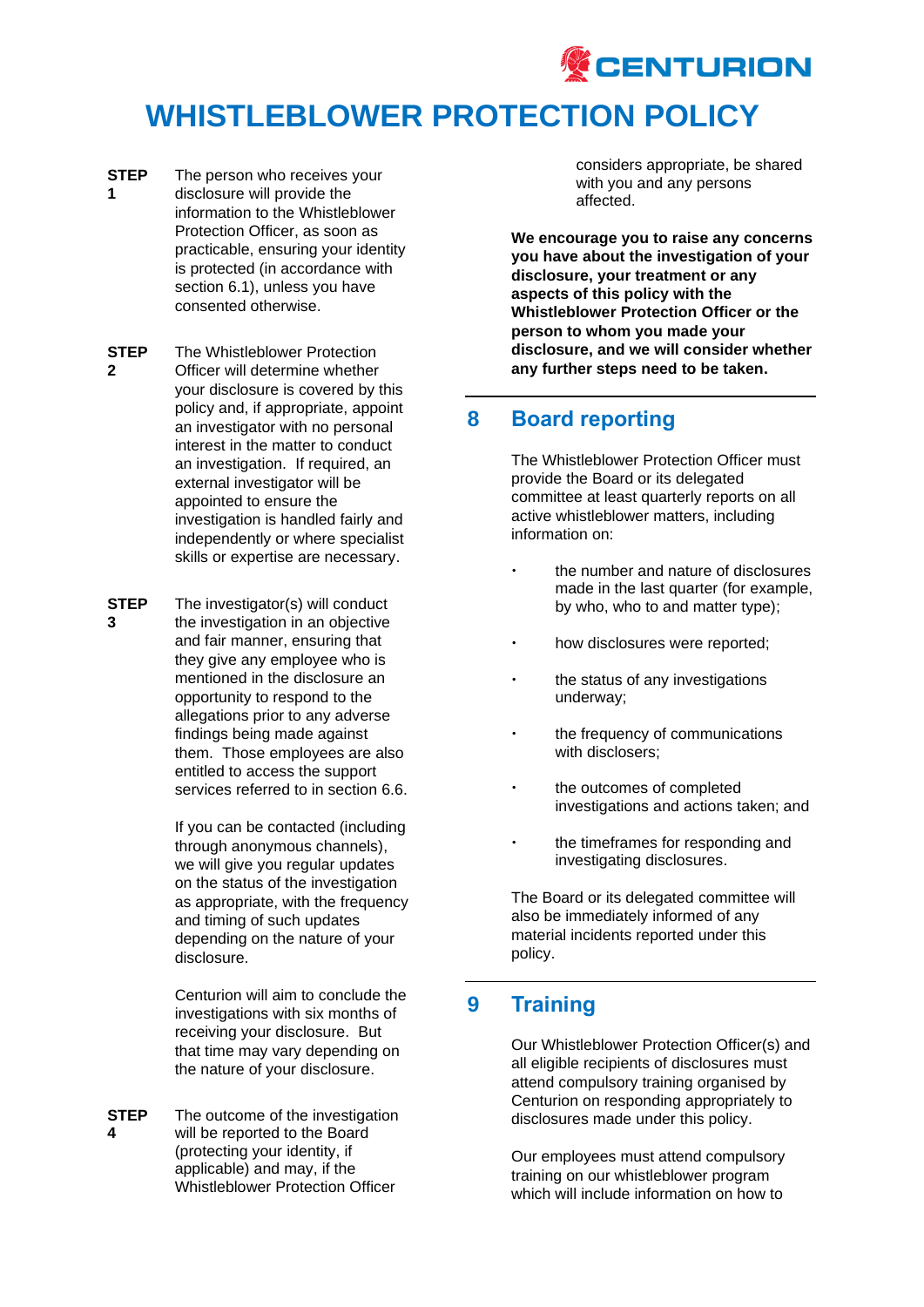

make a disclosure, what the disclosure can be about, to whom a disclosure can make it, the protections and support available and when further information or independent legal advice might be sought.

### **10 How this policy interacts with whistleblower laws**

By making a disclosure in accordance with this policy, you may be protected under the Australian whistleblower laws if the type of matter you disclose is protected by those laws.

While this policy principally deals with internal disclosures, the protections afforded by the Australian whistleblower laws (set out in section 7) also include some types of disclosure made to external parties, such as:

- legal representatives, to obtain advice or representation about the Australian whistleblower laws;
- ASIC, APRA or the ATO; or
- MPs or journalists, where you have reasonable grounds to believe that making the further disclosure would be in the public interest or the information concerns a substantial and imminent danger to the health or safety to one or more persons or to the natural environment, but only where prior disclosure has been made to either ASIC, APRA or the ATO as well as Centurion in certain circumstances. It is important you understand strict criteria apply and we recommend you obtain legal advice before making a disclosure to one of these people.

For more information about the Australian whistleblower laws (including how to make a disclosure directly to ASIC or the ATO), see the information available on the ASIC website (including Information Sheet 239 *How ASIC handles whistleblower reports*) and the ATO website.

## **11 Non-compliance with this policy**

Any breach of this policy by an officer, employee or contractor will be taken seriously by Centurion and may be the subject of a separate investigation and/or disciplinary action.

A breach of this policy may also amount to a civil or criminal contravention under the Australian whistleblower laws, giving rise to significant penalties.

We encourage you to raise any concerns about non-compliance with this policy with the Whistleblower Protection Officer in the first instance. You can also lodge any concerns to ASIC or the ATO for investigation.

## **12 Policy review**

This policy must be reviewed by the Board or its delegated committee with the assistance of the Whistleblower Protection Officer at least annually to ensure it is operating effectively. Any recommended changes must be approved by the Board or its delegated committee.

The General Counsel of the CFC Group is authorised to make administrative and nonmaterial amendments to this policy provided that any such amendments are notified to the Board or its delegated committee at or before its next meeting.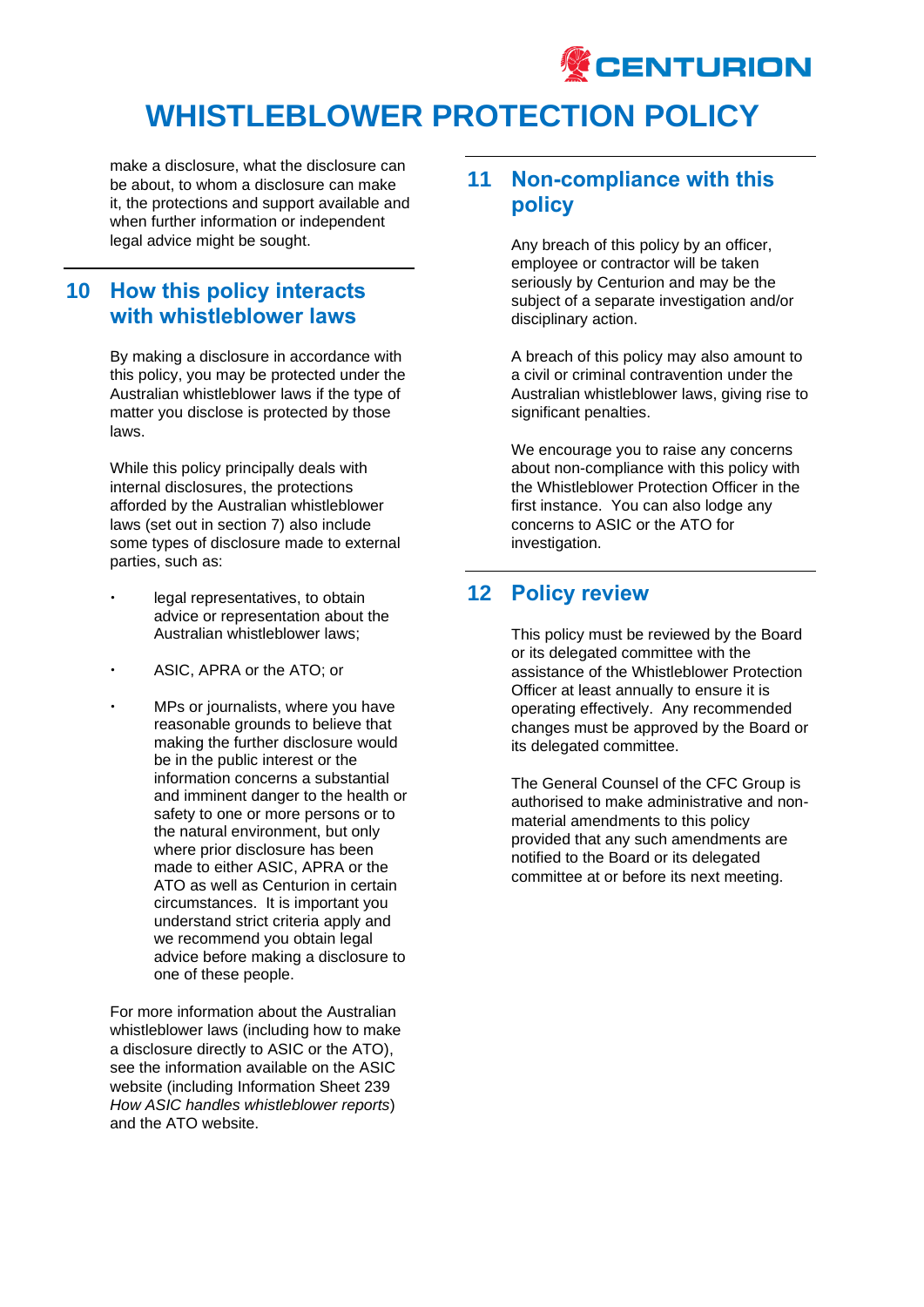

### **13 Disclosure Form**

Centurion Transport Co. Pty Ltd (**Centurion**) is a value driven company and wishes to encourage its employees to live and act our RIPPA values: which include Respect, Integrity and Accountability.

These values are the backbone of Centurion and underpin our commitment to fostering a culture of compliance, ethical behaviour and good corporate governance which includes a culture where any officer, employee or contractor can freely speak up about potential concerns about misconduct without suffering detriment.

Centurion appreciates you taking the time to bring matters of concern to our attention; thank you for speaking up.

This form can be used by anyone who is or was a director, other officer, employee, contractor, consultant, supplier, supplier's employee, as well as a parent, grandparent, child, grandchild, sibling, spouse or dependant of any of these individuals.

This form is part of Centurion's whistleblower program and is intended to assist you make a disclosure by email or post relating to Centurion, or an officer or employee of Centurion, under Centurion's Whistleblower Policy.

Use of this form (including provision of all information requested in it) is optional and it is open to you to make your disclosure in another way.

You can provide this form to Centurion by email, post or by hand via:

**Whistleblower Protection Officer** General Manager – CFC Family Office

Email: whistleblowing@cfc.com.au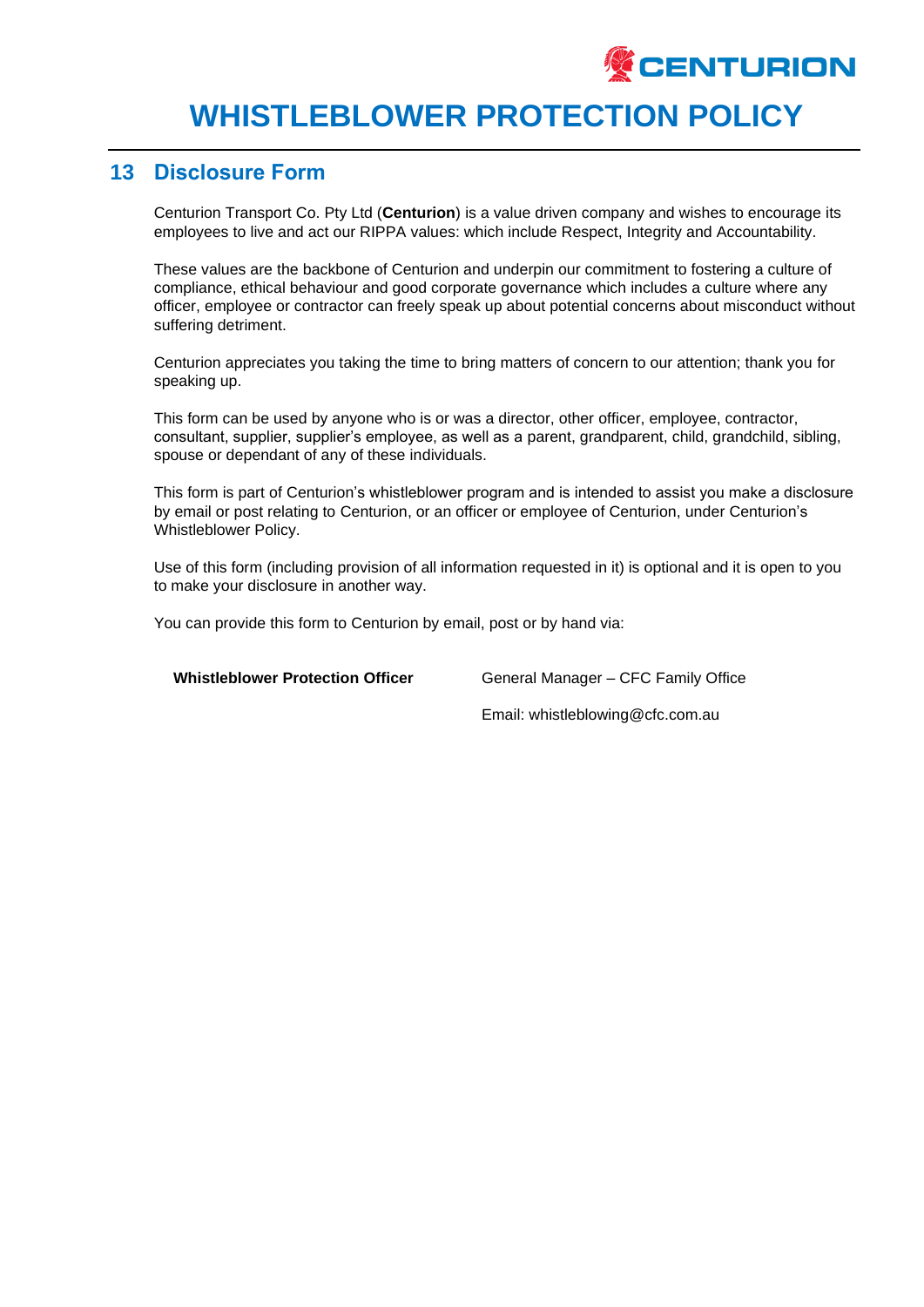

| <b>SECTION A: CONSENT</b>                                                                                                          |                                                                                                                                      |                                                               |  |  |
|------------------------------------------------------------------------------------------------------------------------------------|--------------------------------------------------------------------------------------------------------------------------------------|---------------------------------------------------------------|--|--|
| $\Box$                                                                                                                             | I consent to my identity being shared in relation to this disclosure; OR                                                             |                                                               |  |  |
|                                                                                                                                    | I wish for my identity to remain anonymous<br>(If you wish to remain anonymous, you do not need to complete section B and Section C) |                                                               |  |  |
| $\mathsf{L}$                                                                                                                       | I consent to being contacted about my disclosure<br>(If so, please complete Section C)                                               |                                                               |  |  |
| $\perp$                                                                                                                            | I wish to receive updates about my disclosure<br>(If so, please complete Section C)                                                  |                                                               |  |  |
| <b>SECTION B: PERSONAL DETAILS</b>                                                                                                 |                                                                                                                                      |                                                               |  |  |
| Name:                                                                                                                              |                                                                                                                                      |                                                               |  |  |
| <b>Address:</b>                                                                                                                    |                                                                                                                                      |                                                               |  |  |
| Department / Team (if applicable):                                                                                                 |                                                                                                                                      |                                                               |  |  |
| <b>Role / Position:</b>                                                                                                            |                                                                                                                                      |                                                               |  |  |
| <b>SECTION C: CONTACT DETAILS</b>                                                                                                  |                                                                                                                                      |                                                               |  |  |
| Preferred telephone no: (this may<br>be a private number; please include<br>country and area code)                                 |                                                                                                                                      |                                                               |  |  |
| Preferred email address: (this may<br>be a private email address)                                                                  |                                                                                                                                      |                                                               |  |  |
|                                                                                                                                    | Preferred contact method: (phone /<br>email / in person)                                                                             | $\Box$ Phone<br>$\Box$ Email<br>$\Box$ Mail<br>In person<br>ப |  |  |
|                                                                                                                                    | Best time to contact you:                                                                                                            |                                                               |  |  |
| <b>SECTION D: DISCLOSURE</b><br>All questions are optional - however, the more information that you provide, the easier it will be |                                                                                                                                      |                                                               |  |  |

**for us to investigate and address your concerns.**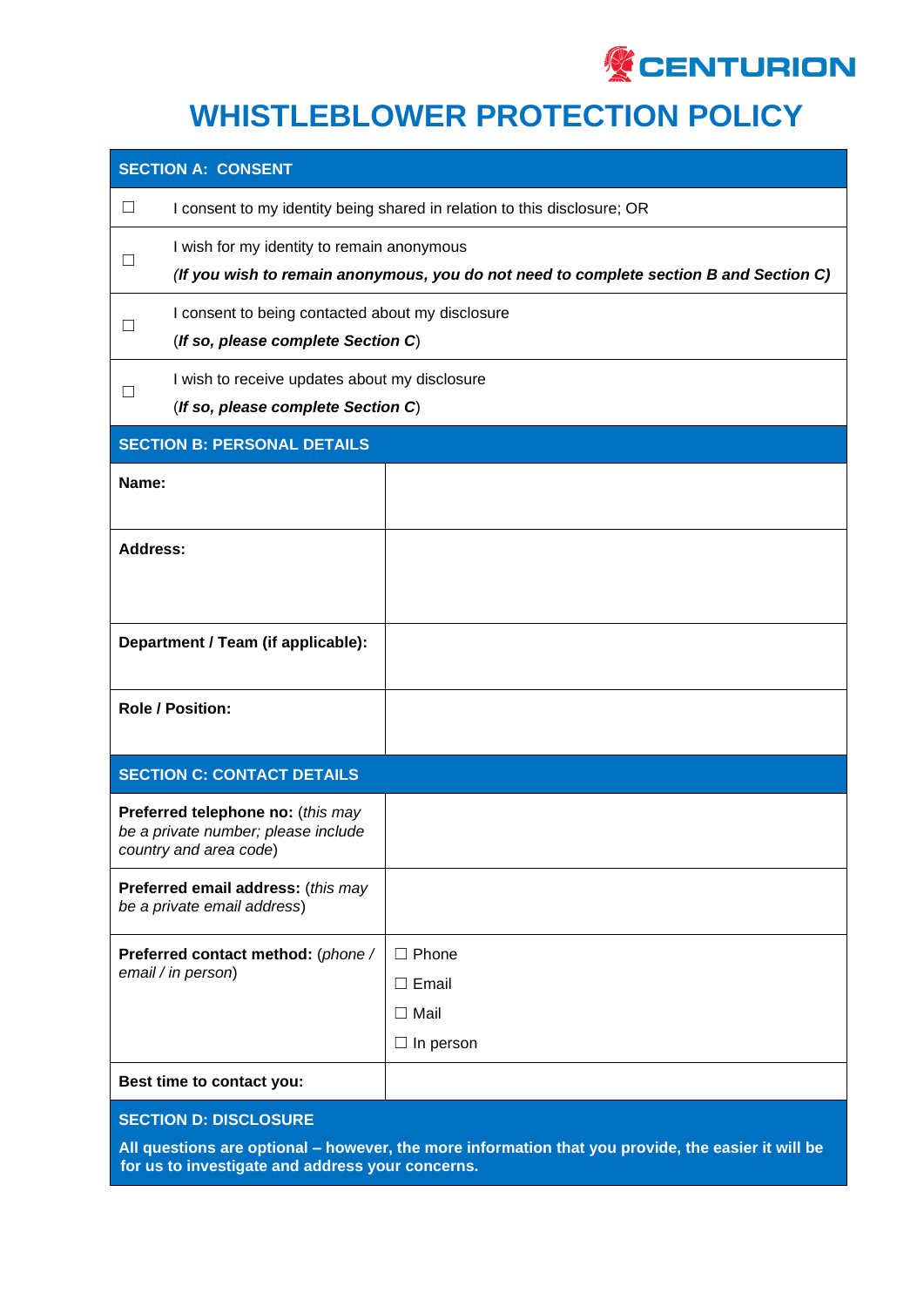

| $\mathbf 1$             | A description of your concerns, including:<br>Location<br>$\bullet$<br>Time<br>$\bullet$<br>Persons involved<br>(You are encouraged to include with this<br>disclosure any supporting evidence you<br>may hold - you can use box 7 or a<br>separate page if you run out of space) |  |
|-------------------------|-----------------------------------------------------------------------------------------------------------------------------------------------------------------------------------------------------------------------------------------------------------------------------------|--|
| $\mathbf 2$             | How did you become aware of the<br>situation?                                                                                                                                                                                                                                     |  |
| $\mathbf{3}$            | Who was involved in the conduct,<br>including any names, departments and<br>position?                                                                                                                                                                                             |  |
| $\overline{\mathbf{4}}$ | Does anyone else know about the matters<br>you are concerned about?                                                                                                                                                                                                               |  |